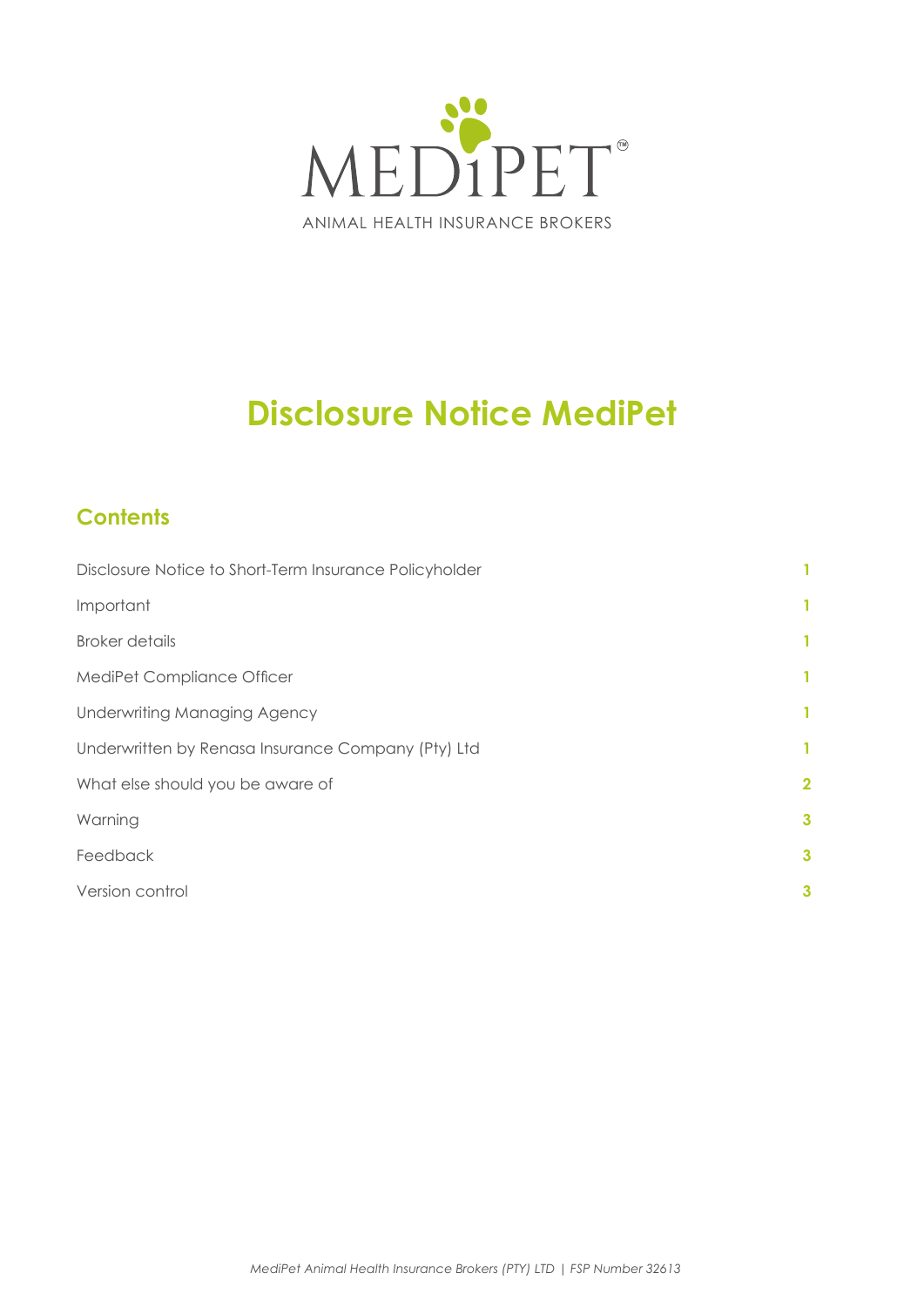#### <span id="page-1-0"></span>**Disclosure Notice to Short-Term Insurance Policyholder**

Important: Kindly familiarise yourself with our disclosures. Please note that this document does not form part of the Insurance Contract, it is to disclose all pertinent information to our members. As a short term insurance policyholder, or prospective policyholder, you have the right to the following information.

#### **Important**

Kindly note that we refer to you as our "Members", and we have attempted to keep this consistent in all our communication, however, there are some instances where we had to refer to you as "the client" due to legalities.

#### **Broker details**

Medipet Animal Health Insurance Brokers (Pty) Ltd (MediPet) Reg No: 2007/007495/07 FSP licence no: 32613 PO Box 31596, Tokai 7966, Cape Town Unit 4 Silverwood Cl, Tokai, Cape Town, 7945 Tel: 021 701 2023 Fax: 021 701 2027 Email: info@medipet.co.za www.medipet.co.za

#### **MediPet Compliance Officer**

Paul Coetzee (Moonstone Compliance (Pty) Ltd) Tel no: 021 883 8000 Address: 25 Quantum street, Tecknopark, Stellenbosch Po Box 12622, Die Boord, Stellenbosch, 7613

#### **Underwriting Managing Agency**

Pet Underwriting Management Agency (Pty) Ltd Reg No: 2011/107009/07 FSP licence no: 44387 PO Box 3047 Cape Town, 8000 23rd Floor, Atterbury House, 9 Riebeek Street, Cape Town, 8000 Tel: 021 403 9177 Email: info@p-uma.co.za www.pumainsurance.co.za

Compliance Officer: John Horsfall |Associated Compliance (Pty) Ltd 33 Bulawayo Avenue, Kenridge, Durbanville Tel: 021 976 9734 Email: info@associatedcompliance.co.za

#### **Underwritten by Renasa Insurance Company (Pty) Ltd**

FSP Licence No: 15491 Co Reg No: 1998/000916/06 PO Box 412072, Craighall 2024, Johannesburg. Renasa House, 170 Oxford Road Melrose, Johannesburg 2001 Tel: 011 380 3080 Fax: 011 380 3088 www.renasa.co.za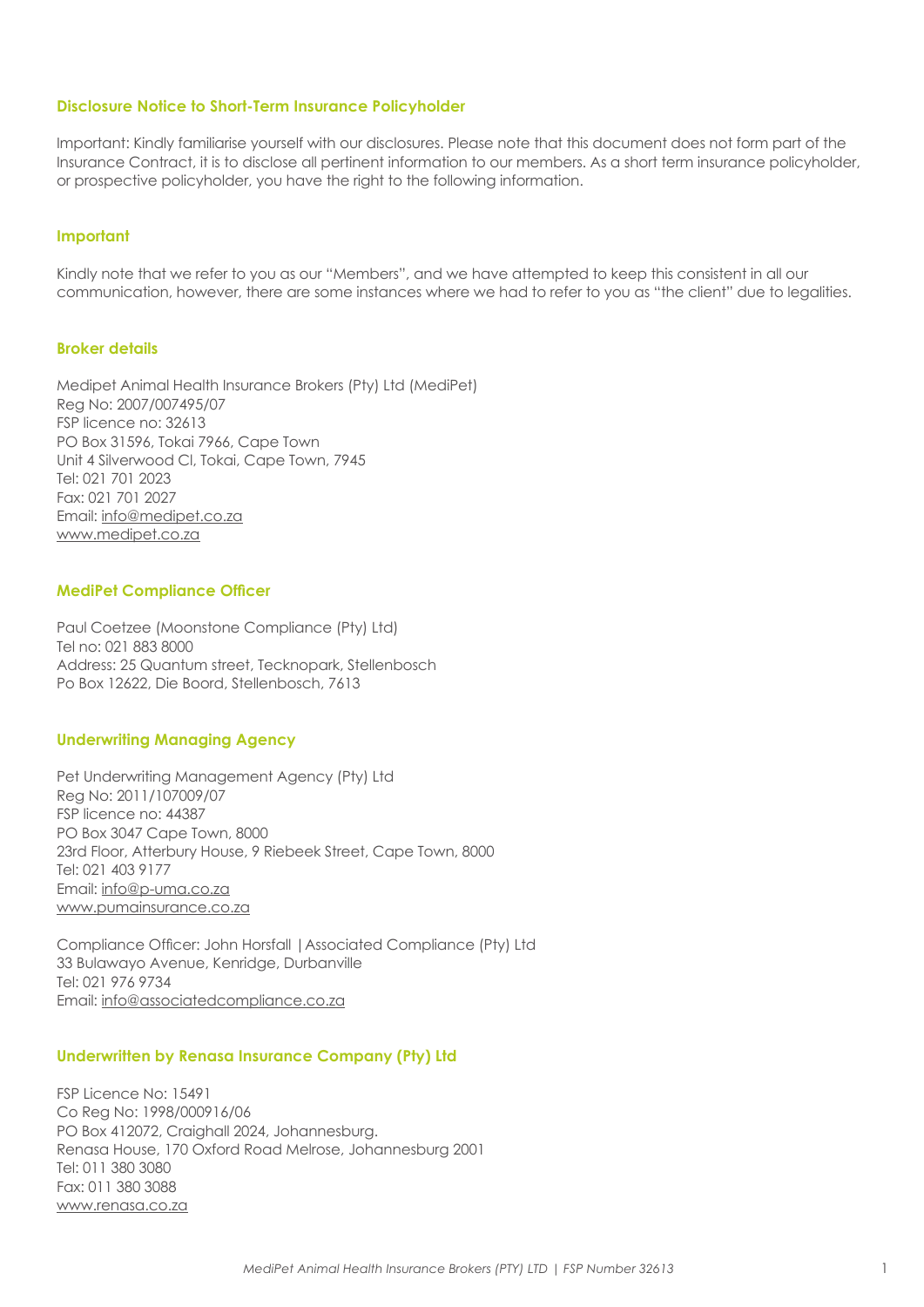<span id="page-2-0"></span>Do we own more than 10% of Renasa: No Do we receive more than 30% of our income from Renasa: Yes Categories of Licence: Short Term Personal Lines Any exemptions applicable to them: N/A

Summit Risk Holdings (PTY) Ltd has a 27.51% shareholding in MediPet, MediPet has no interest or shareholding within Renasa.

Complaints: If we are unable to resolve your complaint, in respect of our service, staff or products, sold to you, please contact the following person, in writing, with full and complete details (your policy number and your contact details) and the problem you may have encountered. The Compliance Officer – Renasa Insurance Company Limited, Address: Po Box 412072, Craighall, 2041.

#### **What else should you be aware of**

- 1. We undertake to keep all information you disclose to us confidential.
- 2. We will not alter any of your documents when we submit them to our underwriter. If we note an error, we shall advise you prior to submission.
- 3. We will never take away any rights you may have in terms of any legislation that governs the way we transact with you.
- 4. We will not ask you to sign blank documents. Wherever possible all documents, be they proposal forms or claim forms, should be completed by you to ensure correct details.
- 5. You have to disclose your pet's health or condition at the time of joining. This would include disclosing any treatment and/or investigation that your pet has had in the past, even if they have recovered fully. Failure to do so could result in cancellation of your policy due to non-disclosure.
- 6. You will be provided with 30-days' notice should any material changes occur to your policy. You can accept or decline these changes.
- 7. All information provided to us orally, must be confirmed in writing within 30 days.
- 8. The insurer or its agent (Pet Underwriting Managing Agency) must give reasons for repudiating any claim, not the broker (MediPet).
- 9. Polygraph or any lie detector test is not obligatory in the event of a claim and the failure thereof may not be the sole reason for repudiating a claim.
- 10. If a premium is paid by debit order it may only be in favour of one person and may not be transferred without your approval. The insurer must inform you at least one calendar month, in writing, of its intention to cancel such a debit order.
- 11. You are entitled to a 15 days grace period in which to pay the premium (other than in the first month of insurance).
- 12. Your insurer may not cancel your insurance merely by informing your broker. There is an obligation to make sure the notice has been sent to you.
- 13. You are entitled to a copy of the commission and fee charged by us. These details are noted on your policy schedule.
- 14. If any complaint to the broker, intermediary and insurer, is not resolved to your satisfaction, you may submit the complaint to the Ombudsman for Short-Term Insurance or the FAIS Ombudsman.